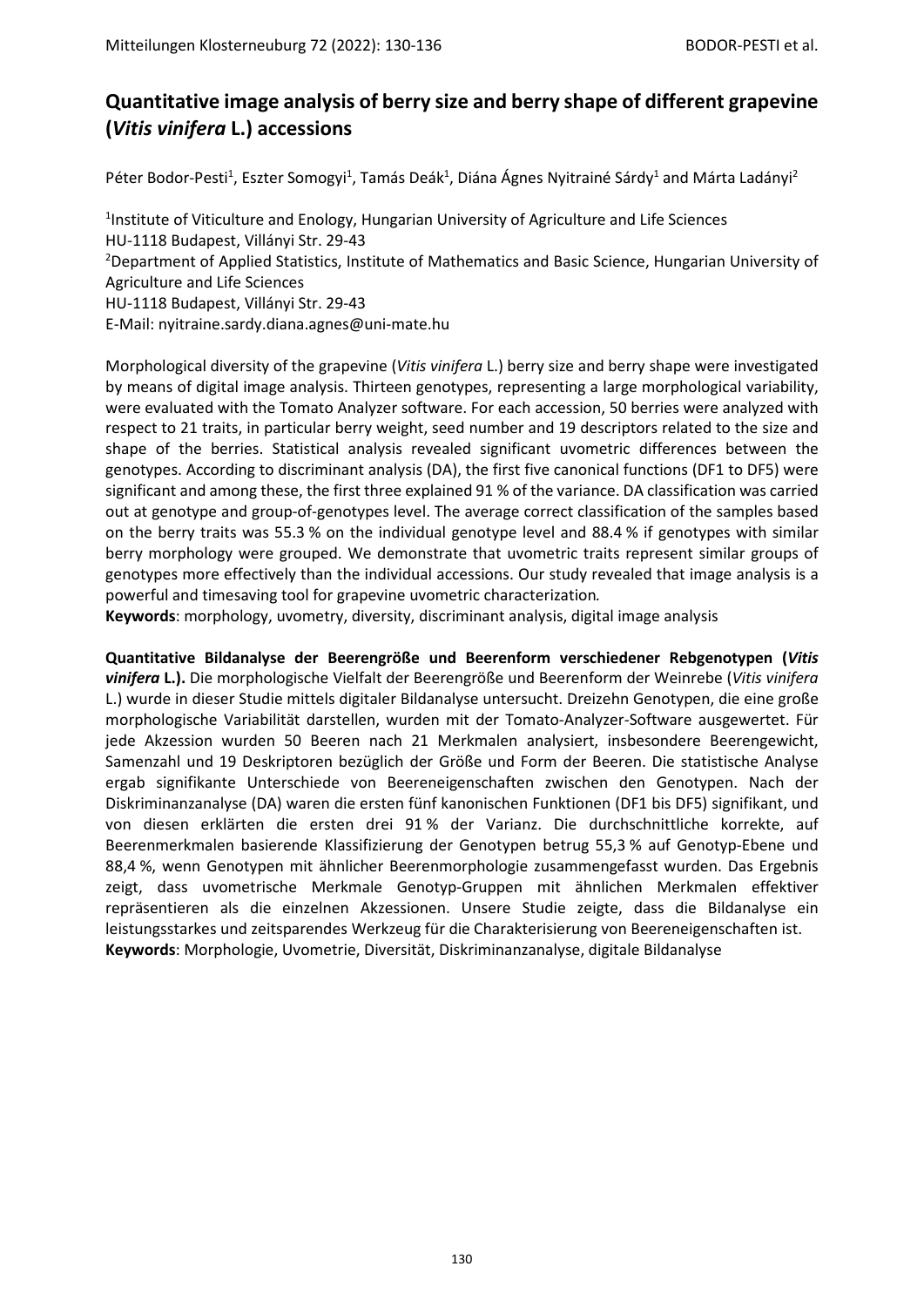Ampelography involves the morphological and phenological descriptions of grape (*Vitis* sp.) genotypes, including traits that are important in identification, vineyard maintenance and winemaking. According to the International Organization of Vine and Wine (OIV), there are more than 100 trait descriptors defined and standardized for shoot, leaf, bunch, berry and seed, which most frequently refer to size, shape and number of the grape organs (OIV, 2009). Measurement-based evaluation of grapevine is usually referred to as ampelometry. Most studies associate the expression with leaf morphometry (Ravaz, 1902), although it can be considered as an umbrella term of methods aiming to describe the leaf (foliometry), the flower (florimetry), and the seed (carpometry) according to measurable size and shape attributes. Among the metric methods, uvometry deals with the analysis of bunch and berry, based on weight, seed number, shape, size and further physical parameters of the fruit.

Berry size is a priority parameter in viticulture as it influences yield and bunch compactness (Tello and Ibanez, 2018), besides that it is considered a key factor in winemaking affecting color of the must through the pulp-to-skin ratio (Barbagallo et al., 2011). Moreover, in fresh grape production and breeding, size is one of the main targets, as consumers prefer large berries (Piva et al., 2006). However, although digital image analysis is widely applied in horticultural crop phenotyping, individual grapevine berry size is in most studies evaluated by means of manual measurements, simply based on the maximum length and width of the fruit. However, size and shape of the berry are much more complex, so the evaluation of further traits is also recommended. For this reason, we aimed to describe berry morphological diversity of 13 grape accessions according to traditional morphometry using the Tomato Analyzer software (Brewer et al., 2006). The purpose of our study was to show the

effectiveness of this digital image analysis software as an assisting tool for grapevine breeding, clonal selection and traditional ampelographic observations. We also aimed to analyze the berry size attributes influenced by the seed numbers and find those characteristics that could discriminate grapevine genotypes or groups of genotypes.

## **Materials and methods**

#### **Plant material**

Thirteen grapevine genotypes representing a large berry size and shape variability were investigated: '13/10', 'Cornichon-like' (COR), 'Ferenc József' (FER), 'Gyűszű szőlő' (GYU), 'Halhólyag fehér' (HAL), 'Italia' (ITA), 'KM.193', 'KM.238', 'Mecsta' (MEC), 'Perlona' (PER), 'Szusenszkij belüj' (SZU), 'Usztojcsivüj gyikij' (USZ) and '*Vitis* typ. Weiss' (VIT). Fifty berries from at least ten bunches of each genotype were collected in the gene bank of the Research Institute for Viticulture and Enology, Hungarian University of Agriculture and Life Sciences (Kecskemét, Hungary, VIVC: HUN047) in 2020 at full ripeness. Berries were stored in plastic boxes at 4 °C until further investigations.

#### **Morphological characterization**

Individually labeled berries were weighed on an Ohaus Explorer Pro EP114C analytical scale (Ohause Corporation, Pine Brook, NJ, USA). Berries were then cut into half and seed number was counted and recorded. Digitalization of one section per each berry was carried out with an Epson V370 scanner (Seiko Epson Corporation, Suwa, Japan) at 200 dpi. TIFF type images were analyzed with the software Tomato Analyzer 3.0 (TA) (The Ohio State University, Columbus, OH, USA, 2021) according to the protocol reported by Brewer et al. (2006). Nineteen attributes were included in this study: basic measurements (perimeter, area, width mid-height, maximum width, height mid-width, maximum height, curved height, curved width) (Fig. 1), fruit shape indices (fruit shape index external I (FSIE I), fruit shape index external II (FSIE II), curved fruit shape index (CFSI)), blockiness (proximal fruit blockiness (PFB), distal fruit blockiness (DFB), fruit shape triangle (FST)) and asymmetry (obovoid, ovoid, v.asymmetry, h.asymmetry.ob, h.asymmetry.ov, width widest position). To avoid any ambiguities in the denomination of the attributes, original variable names from the TA user manual are used consequently in the paper. Definitions of the traits are detailed in Hurtado et al. (2013).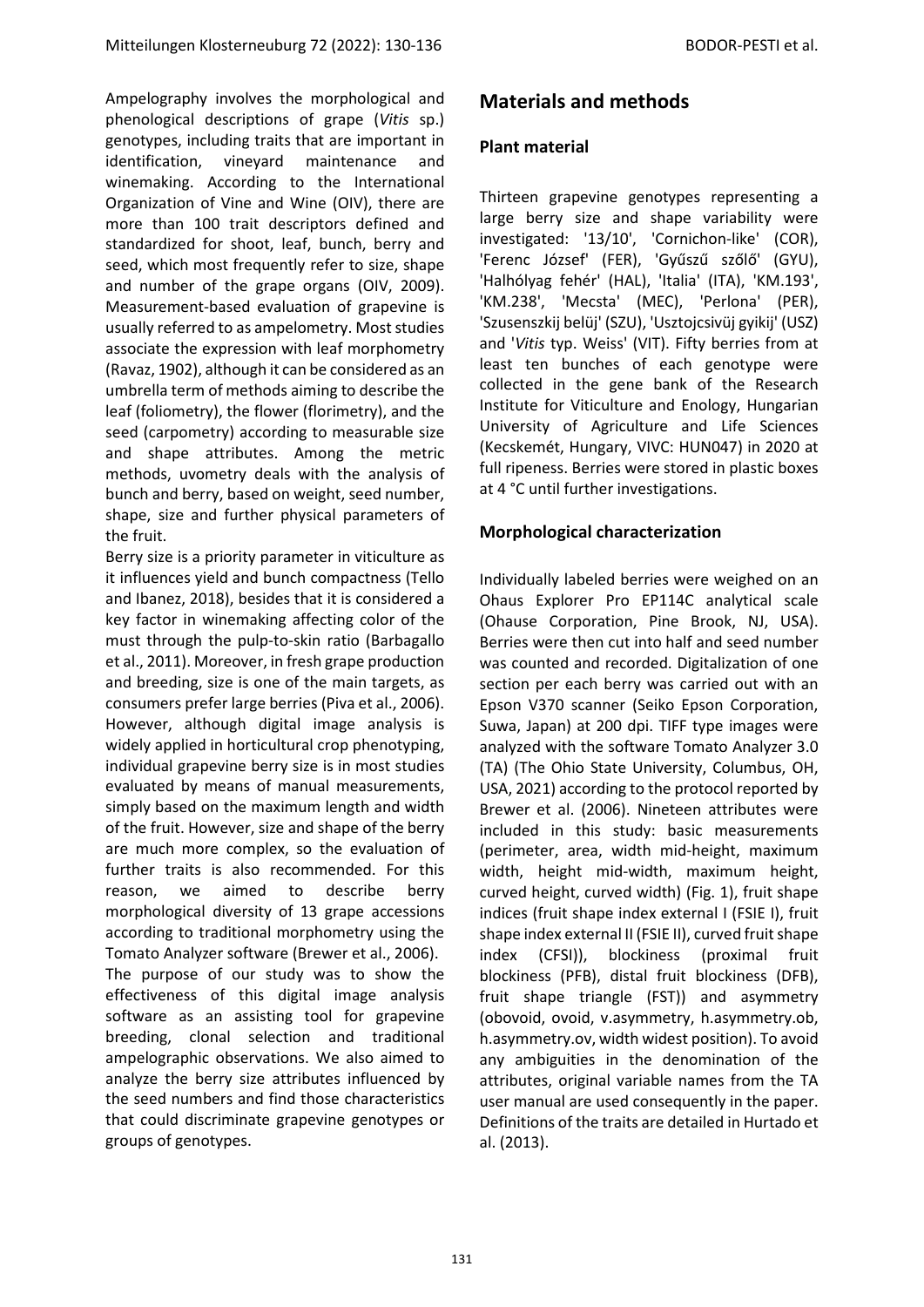

Fig. 1: Basic measurements performed in this study: P = perimeter, A = area, H = maximum height, W = maximum width, H\_mid = width mid-height, W\_mid = height mid-width, CH = curved height, CW = curved width (according to the manual of the Tomato Analyzer)

#### **Statistical analysis**

Mean, standard deviation and the coefficient of variation  $(CV = 100 * \mu/\sigma$ [%]) were calculated for each accession and for the whole sample set. The multivariate outliers were detected by Mahalanobis distance and those with significance rate p < 0.001 were eliminated. The total number of eliminated outliers was 8 and no more than 2 were eliminated from a set of one accession. Pearson's correlation was calculated to investigate the relation between seed number and berry weight that were previously considered as normally distributed as the absolute values of their skewness and kurtosis were both below 1. Berry weight, maximum width and maximum height of the berries were compared along the seed numbers by one-way ANOVA. The normality of the residuals was accepted again by skewness and kurtosis and the homogeneity of variances was tested by ratio test (maximum variance/minimum variance values were below 3). Discriminant analysis was performed to explain the difference of accessions by the observed traits. The number of variables was reduced to 12 in order to avoid serious collinearity. The variables that were highly significantly correlating with another variable were excluded. To analyze and visualize the relation of seed number and berry weight, quantile regression was performed. The significances of the linear trends of the quantiles 5 %, 10 %, 25 %, 50 %, 75 %, 90 % and 95 % were tested by Student's t-test.

#### **Results and discussion**

#### **Uvometric traits (weight, size and shape) influenced by genotype and seed number**

In this study the average berry weight ranged from 3.02 g ('COR') to 6.46 g ('KM.193') and the same pattern was observed when the ten largest berries were evaluated: that of 'COR' was 3.9 g and of 'KM.193' it was 8.75 g. We assessed berry size variability according to Bioletti (1938), evaluating the *W*/*w* quotient, where *W* = is the mean weight of the ten largest berries, while *w* = is the mean weight of all the berries. The lowest variability was observed in the case of 'COR' (1.22) while the highest was found with 'GYU' (1.41). This is in accordance with the berry weight coefficient of variation for which 'COR' had the lowest CV value (15.77 %) and the most variable accession was 'GYU' (28.7 %). Berry size was evaluated according to traits linked to perimeter, area, length and width. Perimeter and area were the largest in the case of 'KM.193' (81.86 mm and 450.98 mm<sup>2</sup>, respectively) while the smallest average values were recorded for 'SZU' (63.1 mm and 281.73 mm<sup>2</sup>, respectively). Length of berries was measured as the maximum height and as the height intercepting the middle-point of the maximum width. The longest berries belonged to 'USZ' (27.48 mm) while the shortest were the berries of accession 'SZU' (19.72 mm). The widest berries were obtained from 'KM.193' (20.41 mm) while the narrowest were the berries of accession 'HAL' (15.73 mm). The curved height of the berries was defined as the length of the berries along the midpoints at different positions of the berries. The longest curved height belonged to 'USZ' (31.1 mm), the shortest to 'SZU'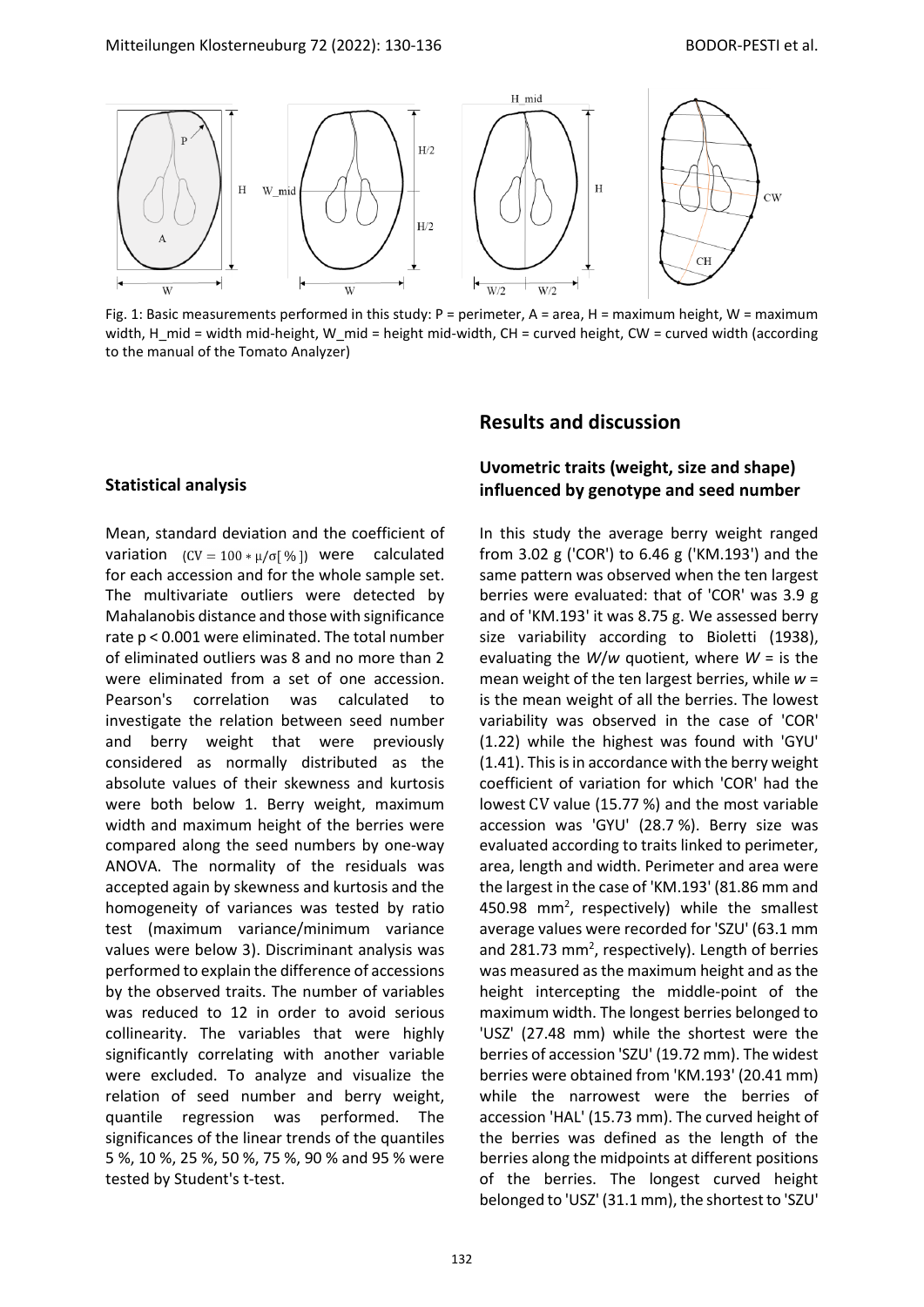(24.5 mm). In this study, seed numbers were significantly different along the genotypes (F(4;644)=32.00; p<0.001). The average seed number in the sample set was 1.63, the lowest was 1.36 ('VIT' and '13/10') while the highest was 2.04 ('FER'). Seed number had significant effect on both weight and size of the berries. The weight of the seedless berries was as low as 2.87 g in average, while the largest berries were those with four and five seeds (5.98 g and 5.95 g, respectively). The coefficient of variation of berry weight was the highest in the case of the seedless berries with 37.71 % while more uniform berry weight was recorded in the case of the oneseeded berries (28.56 %). In accordance with Mullins et al. (1992) and Barbagallo et al. (2011), we found a significant positive correlation (r=0.406; p<0.001) between the seed number and the weight of the individual berries. Regarding the correlation of berry weight and seed numbers, our quantile regression analysis (Fig. 2) showed a significant positive slope at all percentiles (p<0.05). Similarly to berry weight, size traits correlated also positively with seed numbers (maximum width r=0.38, p<0.01;

maximum height r=0.26, p<0.01) and the traits showed significant differences between the berries with different seed number (maximum width: F(4;644)=27.99; p<0.001; maximum height: F(4;644)=14.29; p<0.001).

Among the uvometric traits, berry shape is also an important aspect of the consumers' fruit purchase; therefore, genotypes with attractive forms are spreading (Ferrara et al., 2017). The diversity in the fruit shape showed that 'VIT' is the least variable in shape ( $CV = 4.8$ %), while 'USZ' is the most variable ( $CV = 10.19$ %). The mean berry shape index of 'SZU' was the lowest (FSIE I=1.08; FSIE II=1.08) while the highest values belong to 'HAL' (FSIE I=1.52; FSIE II=1.53). The same results were obtained in the case of the CFSI. The PFB and the DFB showed low variability in the sample set ranging from 0.55 to 0.66 ('COR' and 'KM.238', respectively) and from 0.57 to 0.65 ('13/10' and 'COR', respectively). The FST showed higher variability ranging from 0.85 ('COR') to 1.12 ('13/10'). The asymmetry of the samples showed that 'COR', 'FER', 'ITA' and 'SZU' have obovoid berries (wider on the bottom than on the top) while the other accessions are ovoid.



Fig. 2: Seed number and berry weight (g) of the observed accessions with the results of their quantile regression (intercepts together with slopes of the linear trends and Pearson's correlations); the slopes and correlations are significant at \*p<0.05, \*\*p<0.01, \*\*\*p<0.001.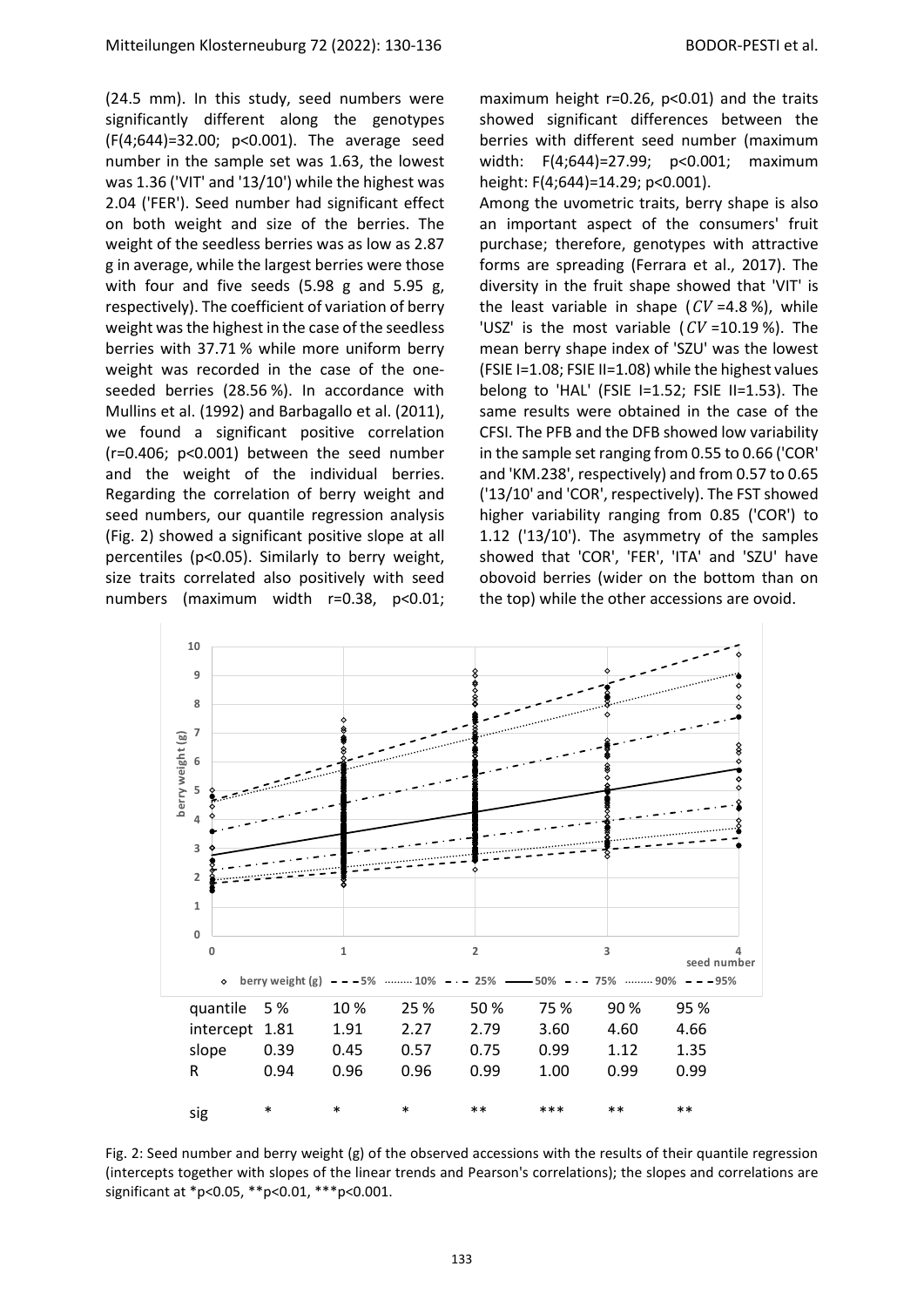#### **Multivariate classification of varieties based on berry morphometrics**

To explore the discriminative potential of berry morphological traits, multivariate Z-score based linear discriminant analysis was carried out with

.

those 12 traits that showed significant differences between the samples (Table 1).

Table 1: Tests of group means equality (Wilk's lambda values with F values and their significance levels) and the discriminant function loadings with absolute values above 0.3 (main loadings) for the discriminant analysis model with 13 accessions and for the one with four similarity groups; correct classification rates and their cross-validated rates are indicated.

| Traits         | Accession groups (13)<br>Correct classification rate: 55.3%<br>Leave-one-out cross-validation: 51.1%<br>Tests of Equality of<br>Main Loadings |            |         |                 |         | Similarity groups (4)<br>Correct classification rate: 88.43%<br>Leave-one-out cross-validation: 87.2%<br>Tests of Equality of<br>Main Loadings |           |         |                 |         |
|----------------|-----------------------------------------------------------------------------------------------------------------------------------------------|------------|---------|-----------------|---------|------------------------------------------------------------------------------------------------------------------------------------------------|-----------|---------|-----------------|---------|
|                | <b>Group Means</b>                                                                                                                            |            |         |                 |         | <b>Group Means</b>                                                                                                                             |           |         |                 |         |
|                | Wilk's<br>lambda                                                                                                                              | F(12;629)  | DF1     | DF <sub>2</sub> | DF3     | Wilk's<br>lambda                                                                                                                               | F(3;489)  | DF1     | DF <sub>2</sub> | DF3     |
| <b>FSIE II</b> | 0.25                                                                                                                                          | 154.14***  | 0.88    |                 |         | 0.31                                                                                                                                           | 367.35*** | 0.83    |                 |         |
| <b>CFSI</b>    | 0.39                                                                                                                                          | 82.91***   | 0.66    |                 |         | 0.44                                                                                                                                           | 204.91*** | 0.64    |                 |         |
| curved height  | 0.46                                                                                                                                          | $61.23***$ | 0.39    | $-0.53$         |         | 0.48                                                                                                                                           | 176.18*** | 0.49    |                 |         |
| maximum width  | 0.47                                                                                                                                          | 59.32***   |         | $-0.68$         |         | 0.53                                                                                                                                           | 146.27*** |         | $-0.68$         |         |
| berry weight   | 0.50                                                                                                                                          | 52.02***   |         | $-0.68$         |         | 0.54                                                                                                                                           | 137.09*** |         | $-0.63$         |         |
| area           | 0.48                                                                                                                                          | 55.81***   |         | $-0.67$         |         | 0.51                                                                                                                                           | 154.82*** |         | $-0.60$         |         |
| perimeter      | 0.53                                                                                                                                          | 46.89***   |         | $-0.59$         |         | 0.54                                                                                                                                           | 137.93*** |         | $-0.53$         |         |
| <b>PFB</b>     | 0.70                                                                                                                                          | $22.62***$ |         |                 | $-0.35$ | 0.69                                                                                                                                           | 72.85***  |         |                 | 0.66    |
| width widest   | 0.70                                                                                                                                          | $22.50***$ |         |                 | 0.59    | 0.74                                                                                                                                           | 57.46***  |         |                 | $-0.55$ |
| seed number    | 0.90                                                                                                                                          | $5.88***$  |         |                 | 0.30    | 0.95                                                                                                                                           | $8.27***$ |         |                 | $-0.36$ |
| <b>DFB</b>     | 0.69                                                                                                                                          | $23.24***$ |         |                 | 0.74    | 0.83                                                                                                                                           | 33.62***  |         |                 | $-0.40$ |
| v, asymmetry   | 0.85                                                                                                                                          | $9.17***$  | $0.16+$ |                 |         | 0.89                                                                                                                                           | 57.46***  | $0.19+$ |                 |         |

† even the highest loading is below 0.20 \*\*\* significant at p < 0.001

Wilks' lambda values of the first five discriminant functions (DF1 to DF5) were significant (p<0.001). Based on the Wilks' lambda values below 0.4 (p<0.001) and the explained variance ratios, three discriminant functions were involved in the analysis with canonical correlations 1 to 3 from r=0.88 to r=0.60. Discriminant function 1 (DF1) explained 53.7 % of the total variance, while DF2 and DF3 explained 29.2 % and 8.3 %, respectively. The first three DF explained more than 91 % of the total variance.

In Table 1, loadings with absolute values above 0.3 show that DF1 is highly correlated with FSIE II, CFS and curved height, while DF2 with curved height, maximum width, berry weight, area and perimeter, and DF3 is highly correlated with PFB, width widest pos., seed number and DFB. trait v. asymmetry is not highly correlated with any of the DFs. The classification showed that 55.3 % of the samples (i.e. berries) were grouped correctly. The leave-one-out cross-validated classification was close to this successful classification rate with its 51.1 %. Accession 'COR' was classified correctly with the highest rate (88.0 %) followed by '10/13' (62.0 %) and 'FER' (59.2 %). The highest misclassification was observed in the case of 'PER' and 'USZ' where 68.0 % of the samples were misclassified.

We found that the correct classification rate is not high in this model, however, we noticed that the misclassifications show a well-detectable pattern: namely, accessions 'GYU', 'HAL' and 'VIT' behave as a group: misclassifications of an accession from this group mainly classified into another member of this group. The same is valid for accession group '13/10', 'KM193', 'KM238', 'MEC' and 'USZ' as well as for group 'FER', 'ITA', 'PER' and 'SZU' while 'COR' constitutes a separate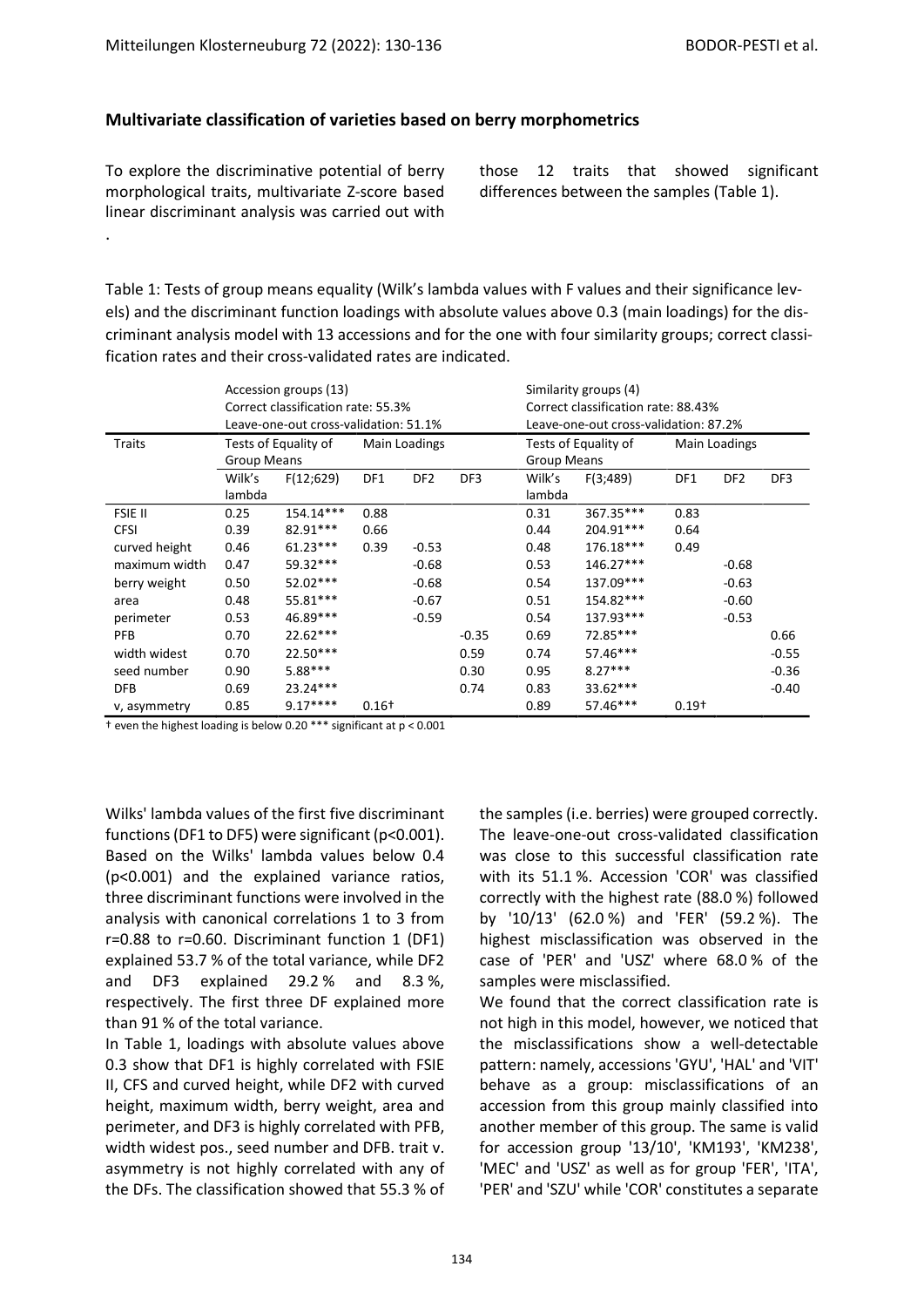group alone. Thus, as a next step, we performed a multivariate linear discriminant analysis with the same variables but with the above four accession groups.

Wilks' lambda values of the three discriminant functions (DF) were all significant (p<0.001) with canonical correlations 1 to 3 from r=0.86 to r=0.51. Discriminant function 1 (DF1) explained 57.0 % of the total variance, while DF2 and DF3 explained 36.0 % and 6.9 %, respectively. The first three DF explained more than 99 % of the total variance. In Table 1, we can see that the loadings of the DFs show a similar pattern as in the 13-accession model. The classification resulted in 88.4 % correct classifications. The leave-one-out cross-validated classification was again close to this successful classification rate with its 87.2 %. According to this model, 92 % of

'COR' (group "A") samples were classified correctly. This variety has small berries and in terms of the OIV (2009), it has ovoid shape, which is wider on the bottom than on the top (Fig. 3). The accessions 'GYU', 'HAL', 'VIT' belong to group "B" and 82.1 % of them were classified correctly. The members of this group have long, cylindrical and horn-shaped berries. Accessions 'FER', 'ITA', 'PER' and 'SZU' belonged to the group "C" that was classified correctly with the highest rate (95.3 %). The members of this group have globose and broad ellipsoid berries. This is followed by group "D" of accessions '10/13', 'KM193', 'KM238', 'MEC' and 'USZ' with long and wide berries performing a correct classification rate of 82.1 %. This latter group consists of those accessions that have large elongated ellipsoid berries.



Fig. 3: Similarity groups based on the discriminant analysis according to the investigated berry morphological traits (group "A": 'COR'; group "B": 'GYU', 'HAL', 'VIT'; group "C": 'FER', 'ITA', 'PER' and 'SZU'; group "D": '10/13', 'KM193', 'KM238', 'MEC', 'USZ')

#### **Conclusions**

In this study, we found that there are obvious differences between the grapevine berry samples belonging to the same genotype and this variability is very much influenced by seed number. Discriminant analysis highlighted those traits, which provide high-level correct classification of the samples, however our results showed that discriminant potential of the berry variables is more linked to some similarity groups of varieties than to individual accessions. We found that digital image analysis is a powerful tool to evaluate berry size and shape diversity and Tomato Analyzer could successfully be

applied in ampelography to examine large numbers of samples. This methodology provides timesaving and accurate description of the samples with valuable information about the uvometric diversity. We suggest to adopt attributes belonging to basic measurements and fruit shape indices of the TA in traditional ampelographic investigations to provide a more detailed characterization of the grapevine genotypes.

This research was supported by the Ministry for Innovation and Technology under the grant Thematic Excellence Programme 2020, National